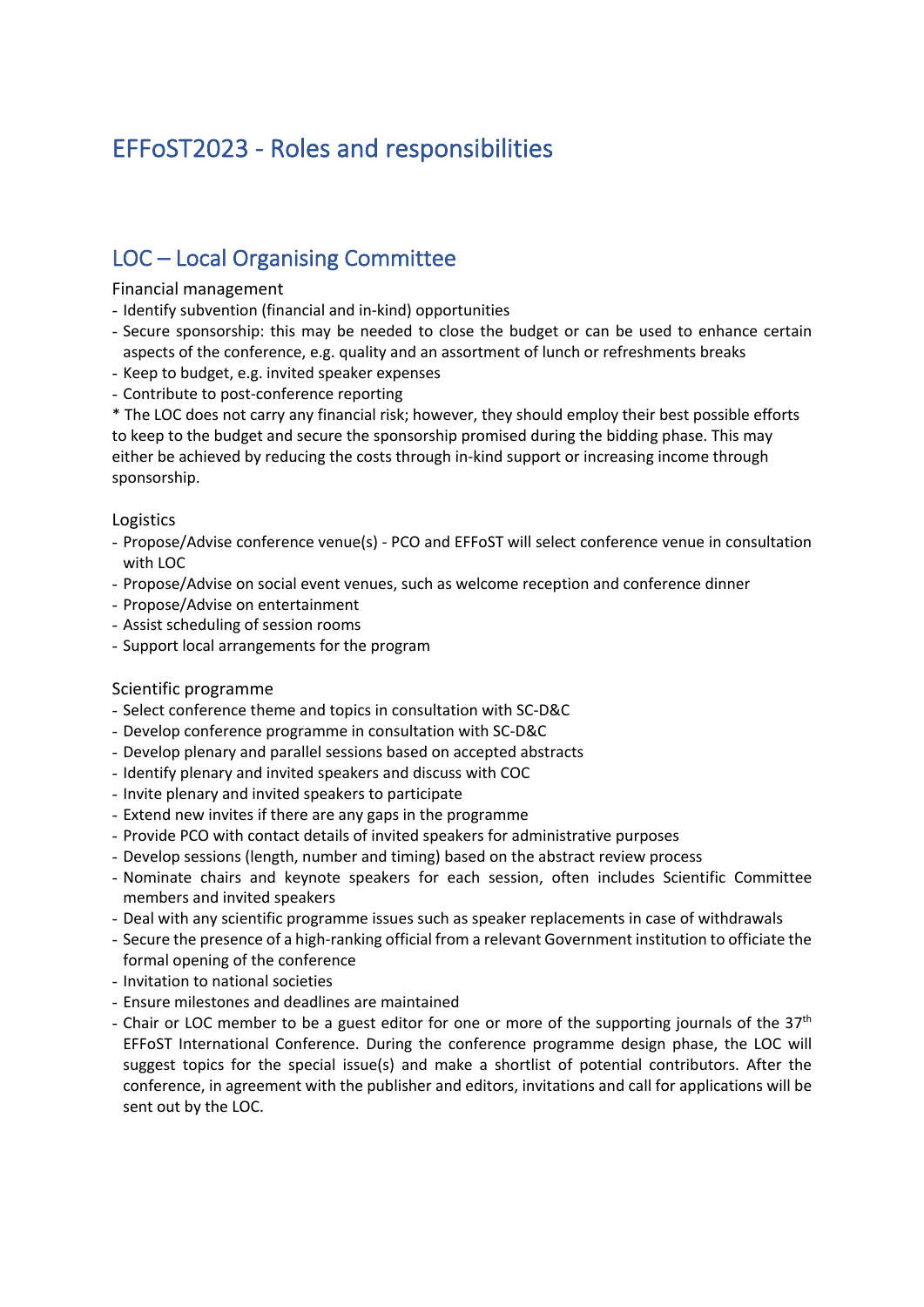Abstract management

- Define categories to be used in the abstract submission system. These differ from the sub-themes and topics described on promotional material, as these topics are not mutually exclusive making it difficult for the abstract submitters to choose and for the LOC to build a programme. The food science disciplines should be used as categories on the abstract submission form. This information is also used by the EFFoST for the planning of future conferences.
- Provide instructions for abstract submitters to PCO (e.g. defining topics)
- Respond to submission-related inquiries
- Invite experts of the programme topics to join the Scientific Committee
- Ensure active EFFoST members (including EFFoST Board and Standing Committee members) are invited to the Scientific Committee (list of past SC provided by EFFoST)
- Provide a list of Scientific Committee members and deadlines to COC for discussion
- Develop abstract review criteria and processes, based on past conferences and in consultation with SC-D&C
- Provide instructions for abstract review for the scientific committee
- Ensure that all abstracts are reviewed twice
- Select oral presenters from submitted abstracts
- Select poster presenters from submitted abstracts
- Shortlist which poster presentations could be bumped up to oral presentation, if needed
- Cluster poster presentations by sub-theme for on the exhibition floor
- Provide a list of accepted (oral, poster, oral/poster) and rejected abstract submissions to PCO who will send out notifications.

#### Sponsorship and Exhibitor management

- Best endeavour to achieve sponsorship to support the budget or to enhance certain aspects of the conference, e.g., quality and assortment of lunch or refreshments breaks
- Approach potential local sponsors
- Discuss potential international sponsors with EFFoST and PCO s

#### Communications and Marketing

- Provide information for the conference website, announcement mailings and promotional material. The text should include:

- o Theme and topics
- o Aim and scope
- o Overview of the programme and sessions
- o Target audience and the benefit to attend
- o Call for papers
- Provide additional communication material to EFFoST e.g. description of pre, post and side events
- Present the location and theme of EFFoST2022 at the 36<sup>th</sup> EFFoST International Conference 2022
- Provide programme updates to COC for further communication
- Provide mailing lists of people potentially interested in the conference to PCO
- Distribute and share promotional material/messages in professional network, including mailing and social media posts
- Raise local awareness of the event to all relevant stakeholders and channels
- Write a welcome letter for the programme booklet
- Provide logo and a short description of hosting institute(s) (approximately 120 words) for website and printed material
- Provide name, affiliation, and photo of LOC members on the conference website and the conference booklet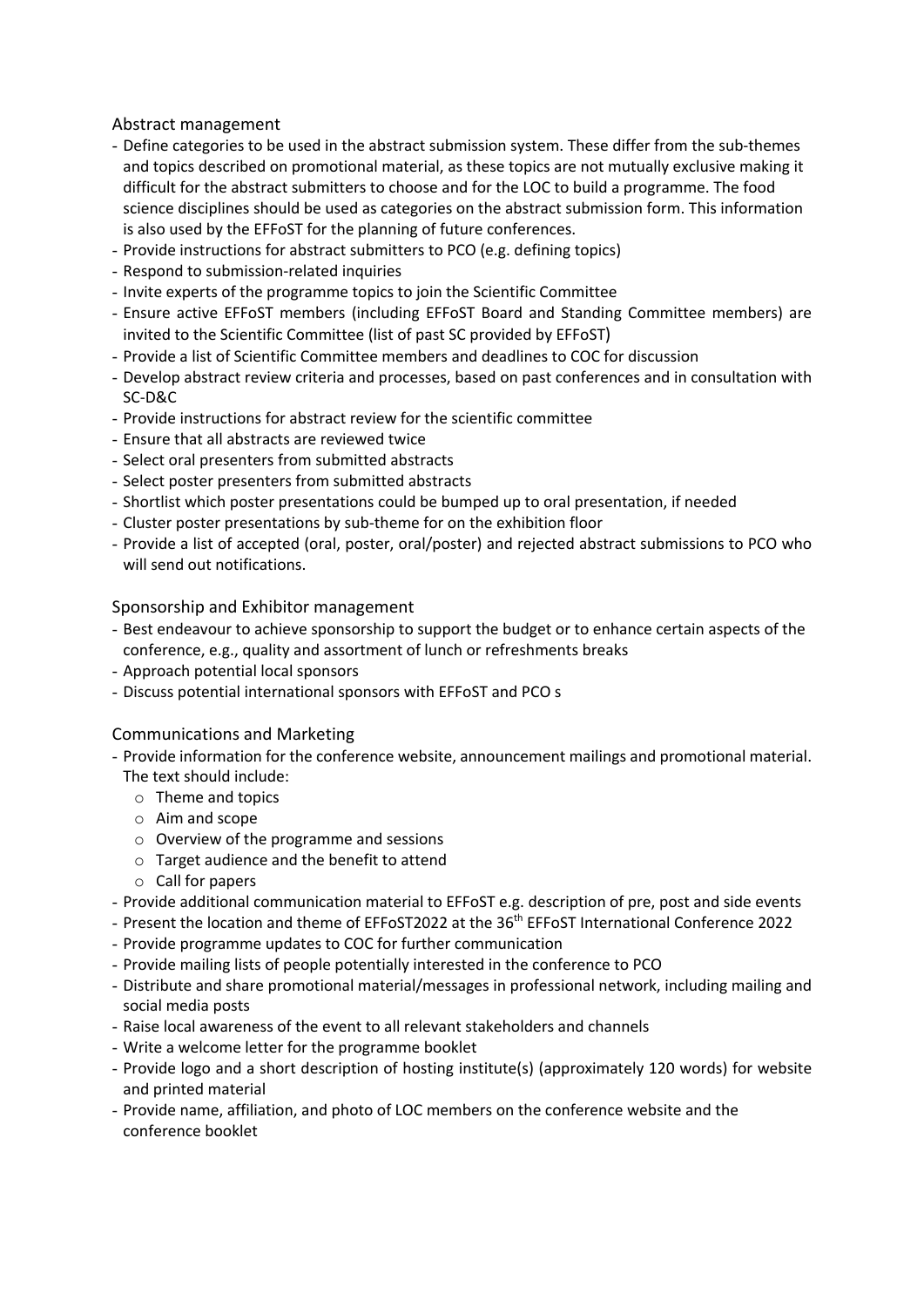## At the conference

- Officiate opening and closing of the conference together with the EFFoST President. EFFoST will provide a draft PPT for these presentations with info and statistics on the conference branding
- Welcome high-ranking governmental officials invited to officiate the formal opening of the conference
- Welcome plenary and invited speakers
- Replace any last-minute absentee speakers and session chairs and reorganize timeslots if needed
- Ensure session chairs are briefed and keep to the scheduled programme
- Provide 10 students-volunteers who will support registration activities and the sessions

Post-Conference

- Contribute to the post-conference reporting

## EFFoST – European Federation of Food Science and Technology

Financial management

- Approve budget
- Set registration fee at an appropriate level: covering costs and accessible for as many people as possible
- Deciding the conference location based on costs

#### Logistics

- Determine conference location with LOC and PCO
- Determine social event venue with LOC and PCO
- Determine catering with LOC and PCO
- Plan conference space, including room set-up and exhibition floor in consultation with LOC and PCO
- Organise Student of the Year, Science to Society and Lifetime achievement awards
- Facilitate meetings: EFFoST Board, standing committees, working groups, General Assembly etc
- Coordination EU Collaboration Corner for EU projects and European Societies
- Organising special sessions (projects and associations) in consultation with LOC

#### Scientific Programme

- Provide guidance and access to past conference documentation for the programme timing and setup to ensure that all conference elements are given sufficient space
- Provide lists of scientific committee members of past conferences, to ensure that active EFFoST Members at included in SC
- Connect LOC with the publisher of the EFFoST affiliated journal
- Connect the LOC with the EFFoST Standing Committee 'Dissemination and Communication' (SC-D&C)
- SC-D&C will advise the LOC on the Scientific Programme and provide knowledge and experience of past EFFoST conferences to LOC

## Conference Programme

- Organise Student of the Year, Science to Society and Lifetime Achievement awards
- Facilitate meetings: EFFoST Board, Standing Committees, Working Groups, General Assembly, etc.
- Coordination EU Collaboration Corner for EU Projects and European Societies
- Organising special sessions (projects and associations) in consultation with LOC
- Support the organisers of the Young EFFoST Day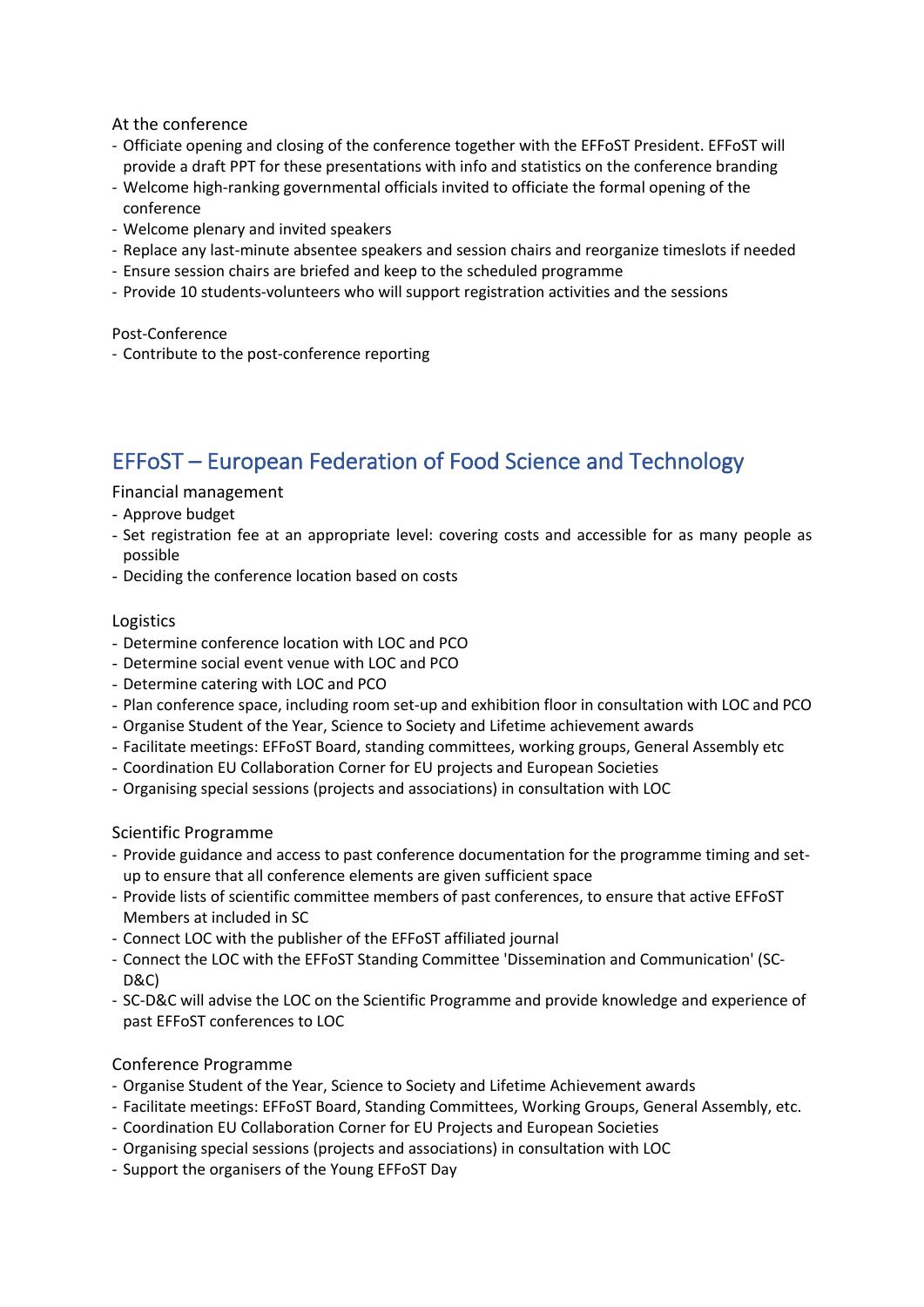## Abstract management

- Promote the abstract submission deadline on EFFoST website, social media, and with mailings to past conference delegates
- Approve all emails that are to be sent out by PCO to abstracts submitters, and oral and poster presenters

## Delegate registration

- Determine reduced fees for special delegates, in consultation with LOC and PCO
- Provide information to PCO of usual processes
- Approve all emails that are to be sent out by PCO to delegates

## Sponsorship and Exhibition Management

- Create prospectus with sponsor opportunities and packages in collaboration with the PCO
- Approve tailored sponsorship packages ensuring that amount of exposure provided to the sponsor is in line with their sponsorship contribution
- Provide lists of past and potential sponsor contacts to PCO
- Maintain an overview of the acquisition of (potential) sponsors

## Communications and Marketing

- Create style guide for EFFoST conference branding
- Develop promotional material according to conference branding, including flyers, website, conference booklet, conference bag and the sponsorship prospectus
- Develop and maintain conference website, that includes information on the conference theme, programme, location, committees, etc. The website will also be updated by PCO
- Send mailings to promote the EFFoST conference to a wide audience, including potential conference delegates provided by the LOC, EFFoST members, past conference delegates, and possibly purchased mailing lists. Compliance with GDPR.
- Promote conference on social media including post updates of the conference, e.g early bird, invited speakers and sessions
- Approve press releases drafted by PCO
- Guard the use of the EFFoST brand in marketing activities and promotional materials of the COC
- Approve all communication materials developed by the PCO and LOC for the EFFoST conference prior to distribution
- Collaborate with PCO communications department to strengthen reach and output
- Scale up communications efforts to promote event within the Federation, capturing momentum to strengthen and expand Federation
- Creating additional content for EFFoST: interviewing speakers, promoting special sessions etc
- Report on marketing analysis
- Liaise with third parties e.g. printing, software and shipping companies

## At the Conference

- Planning opening and closing ceremony in collaboration with LOC
- Prepare PPT (template) slides for LOC for the opening and closing
- Present Student of the Year, Science to Society and Lifetime achievement awards
- Contact for the members of the EFFoST Board, Standing Committees, Working Groups, General Assembly and providing support for their meetings
- Contact for the nominees of the Student of the Year
- Facilitate the popular vote for the Student of the Year on the exhibition floor
- Promote projects and associations in the EU Collaboration corner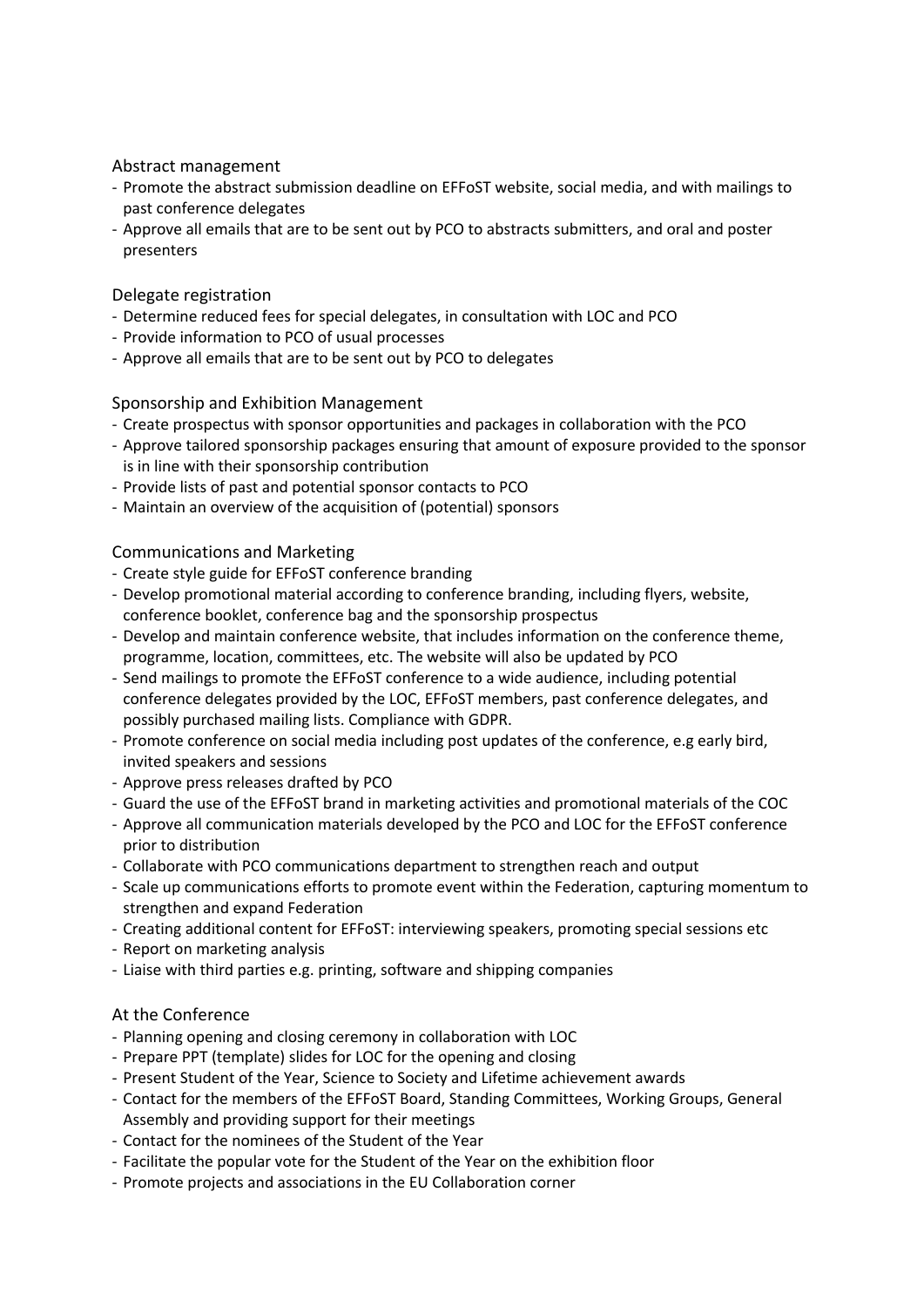- Document the event through e.g photography, interviews, social media posts
- Advise the PCO and LOC
- Contact for delegates for all questions about EFFoST

### Post-Conference

- Make conference materials available to conference delegates including sharing oral presentations of authors who have provided their permission and the professional photos taken at the conference.
- Capture momentum to strengthen and expand the Federation
- Send and analyse results of post-conference questionnaire to improve next conference

## Scientific Committee

- Review abstract submissions according to review criteria, process and timeline specified by the LOC.
- Suggest topics and speakers
- Promote the conference in their professional networks
- Possibly act as session chair of the parallel sessions

## PCO – Professional Conference Organiser

#### Financial management

- Budget development and financial control
- Handling invoices and payments
- Contracting conference and social venues, and other third parties
- Interim and final financial reports
- Subvention management: subsidies and financial guarantees
- Tax positioning
- Insurance
- Final audit

## Logistics

- Time planning and management, keeping of deadlines
- Facilitate monthly update meeting of COC
- Conference and social event venues: quotations and contracting
- Catering and other third parties: quotations and contracting
- Audio and visual support: quotations and contracting
- Accommodation: organize block booking and release excess rooms
- Plan conference space, including room set-up and exhibition floor planning in consultation with EFFoST
- Shipment of promotional materials to conference venue

## Scientific programme

- Invited speakers: Send practical information regarding presentation, location, travel policy and reimbursement of costs according to EFFoST policies
- Collect and publish programme and speakers bios, photos, etc on the website
- Coordination of speaker-ready-room onsite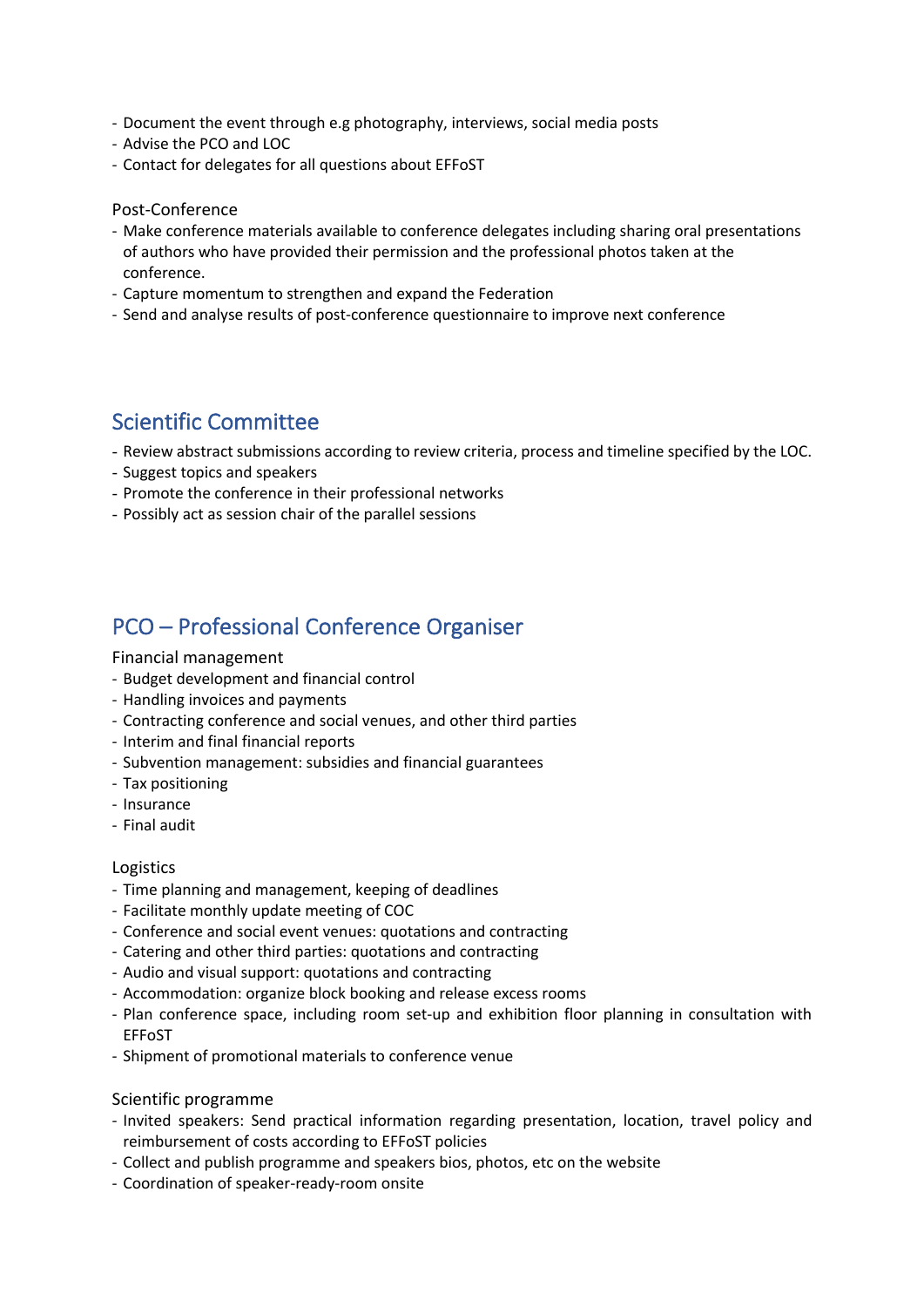### Abstract management

- Receive submitted abstracts through the conference website
- Communicate with submitting authors about process
- Ensure reviewers have access to abstracts online
- Send invitations and instructions of review process developed by LOC to Scientific Committee
- Ensure that review is completed within the given time frame
- Inform abstract submitters of decision: oral presentation, poster presentation, or rejection
- Provide instruction regarding presentation and poster production
- Ensure oral and poster presenters have registered before the early bird deadline to be included in programme

#### Delegate registration

- Set-up of online conference delegate registration
- Communication practical issues
- Invitation letters for entry visa application
- Handling of invoicing, payments and cancellations
- Provide delegates lists to EFFoST
- Produce individual certificates of participation
- Produce name badges
- Onsite registration

### Sponsorship and Exhibition Management

- Sponsor acquisition, contracting and follow up
- Prepare sponsorship opportunities and packages in collaboration with EFFoST.
- Discuss tailored sponsorship packages (benefits and exposure) with EFFoST
- Exhibitor acquisition, contracting, follow up, logistics shell scheme/table top
- Oversee booth construction, exhibition material/equipment
- Manage time and floor planning

#### Communication and marketing

- Publicity: write and distribute press releases
- Website: update website e.g. adding information on programme, location, committees, speakers etc
- Mailings: draft text for email updates to be sent by EFFoST to mailing lists of a wide audience that may be interested in the EFFoST conference
- Conference programme booklet: collect information from invited speakers and sponsors and coordinate printing of booklet
- Conference bags: order bags, insert sponsor flyers and distribute at the conference
- Signage: EFFoST will provide templates for digital and printed signage that is to be specified by the PCO according to the venue
- Report on marketing analysis
- Conference app
- Liaise with third parties e.g. printing, software and shipping companies

## Onsite management

- Onsite coordination (present at least one day before the conference)
- Manning of the registration desk
- Registration of delegates
- Set up rooms, signage, stickering of poster presentation board
- Timekeeping e.g. ensuring breaks end on time
- Main contact point for practical questions from conference delegates and exhibitors